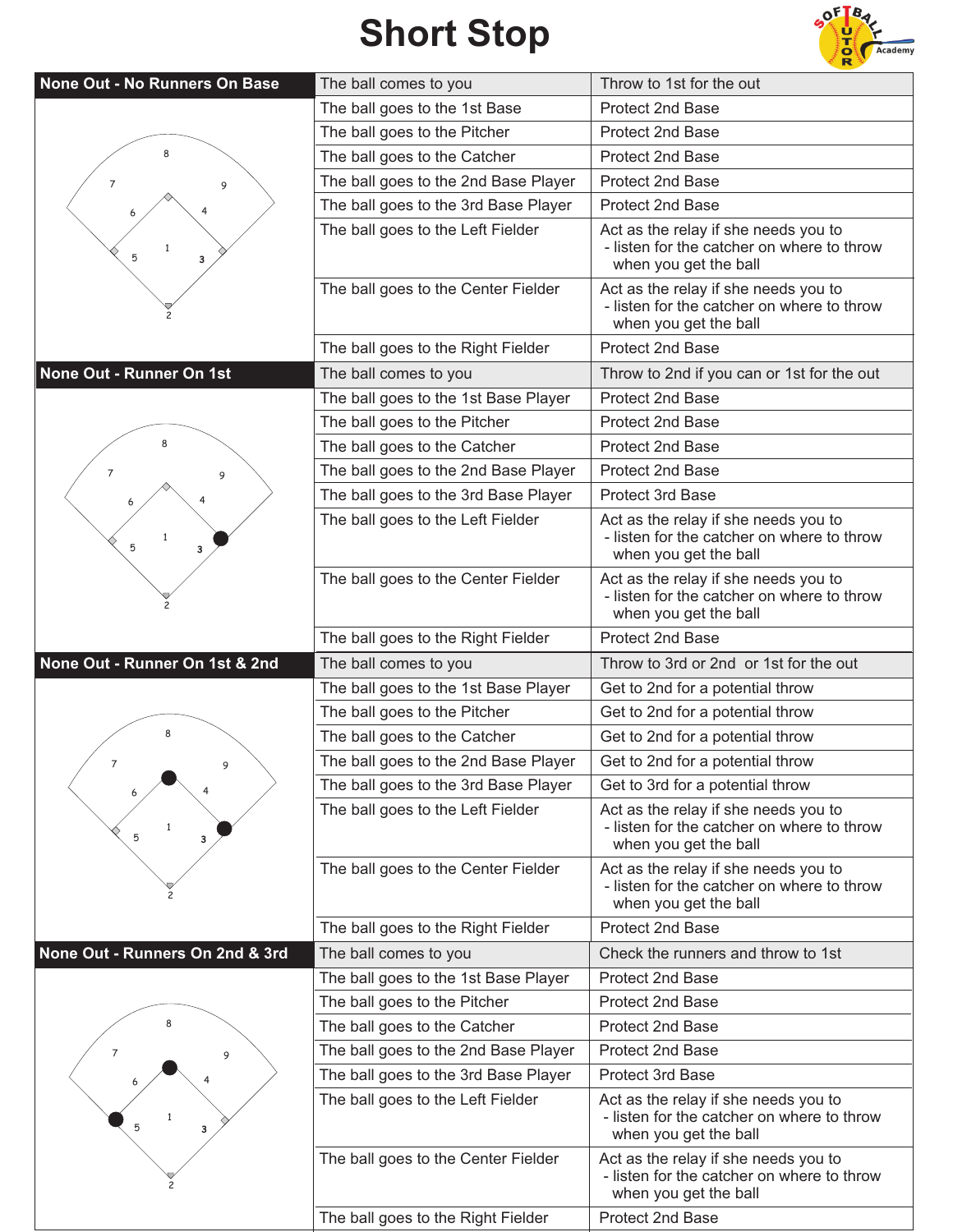| <b>None Out - Bases Loaded</b>          | The ball comes to you                | Throw to home plate for the out                                                                             |
|-----------------------------------------|--------------------------------------|-------------------------------------------------------------------------------------------------------------|
|                                         | The ball goes to the 1st Base Player | Protect 2nd Base                                                                                            |
|                                         | The ball goes to the Pitcher         | Protect 2nd Base                                                                                            |
| $\overline{7}$<br>9                     | The ball goes to the Catcher         | Protect 2nd Base                                                                                            |
|                                         | The ball goes to the 2nd Base Player | <b>Protect 2nd Base</b>                                                                                     |
|                                         | The ball goes to the 3rd Base Player | <b>Protect 3rd Base</b>                                                                                     |
| 5<br>3                                  | The ball goes to the Left Fielder    | Act as the relay if she needs you to<br>- listen for the catcher on where to throw<br>when you get the ball |
|                                         | The ball goes to the Center Fielder  | Act as the relay if she needs you to<br>- listen for the catcher on where to throw<br>when you get the ball |
|                                         | The ball goes to the Right Fielder   | Protect 2nd Base                                                                                            |
| Runner On 1st & 3rd<br><b>None Out</b>  | The ball comes to you                | Check the runner at 3rd and throw to 2nd<br>or 1st for the out                                              |
|                                         | The ball goes to the 1st Base Player | <b>Protect 2nd Base</b>                                                                                     |
| $\overline{7}$                          | The ball goes to the Pitcher         | <b>Protect 2nd Base</b>                                                                                     |
| 9                                       | The ball goes to the Catcher         | Protect 2nd Base                                                                                            |
|                                         | The ball goes to the 2nd Base Player | Protect 2nd Base                                                                                            |
|                                         | The ball goes to the 3rd Base Player | <b>Protect 3rd Base</b>                                                                                     |
| 5<br>3                                  | The ball goes to the Left Fielder    | Act as the Relay if she needs you to                                                                        |
|                                         | The ball goes to the Center Fielder  | Act as the Relay if she needs you to                                                                        |
|                                         | The ball goes to the Right Fielder   | Protect 2nd Base                                                                                            |
| <b>None Out</b><br><b>Runner On 3rd</b> | The ball comes to you                | Check the runner at 3rd and throw to 1st for<br>the out                                                     |
|                                         | The ball goes to the 1st Base Player | <b>Protect 2nd Base</b>                                                                                     |
|                                         | The ball goes to the Pitcher         | Protect 2nd Base                                                                                            |
| 7<br>9                                  | The ball goes to the Catcher         | <b>Protect 2nd Base</b>                                                                                     |
|                                         | The ball goes to the 2nd Base Player | Protect 2nd Base                                                                                            |
|                                         | The ball goes to the 3rd Base Player | Protect 3rd Base                                                                                            |
| $\mathbf{1}$<br>5<br>3                  | The ball goes to the Left Fielder    | Act as the relay if she needs you to<br>- listen for the catcher on where to throw<br>when you get the ball |
|                                         | The ball goes to the Center Fielder  | Act as the relay if she needs you to<br>- listen for the catcher on where to throw<br>when you get the ball |
|                                         | The ball goes to the Right Fielder   | Protect 2nd Base                                                                                            |
| <b>None Out</b><br><b>Runner On 2nd</b> | The ball comes to you                | Check the runner at 2nd and throw to 1st<br>for the out                                                     |
|                                         | The ball goes to the 1st Base Player | Protect 2nd Base                                                                                            |
|                                         | The ball goes to the Pitcher         | <b>Protect 2nd Base</b>                                                                                     |
| 7<br>9                                  | The ball goes to the Catcher         | <b>Protect 2nd Base</b>                                                                                     |
|                                         | The ball goes to the 2nd Base Player | Protect 2nd Base                                                                                            |
|                                         | The ball goes to the 3rd Base Player | <b>Protect 3rd Base</b>                                                                                     |
| 5<br>з                                  | The ball goes to the Left Fielder    | Act as the relay if she needs you to<br>- listen for the catcher on where to throw<br>when you get the ball |
|                                         | The ball goes to the Center Fielder  | Act as the relay if she needs you to<br>- listen for the catcher on where to throw<br>when you get the ball |
|                                         | The ball goes to the Right Fielder   | Protect 2nd Base                                                                                            |
|                                         |                                      |                                                                                                             |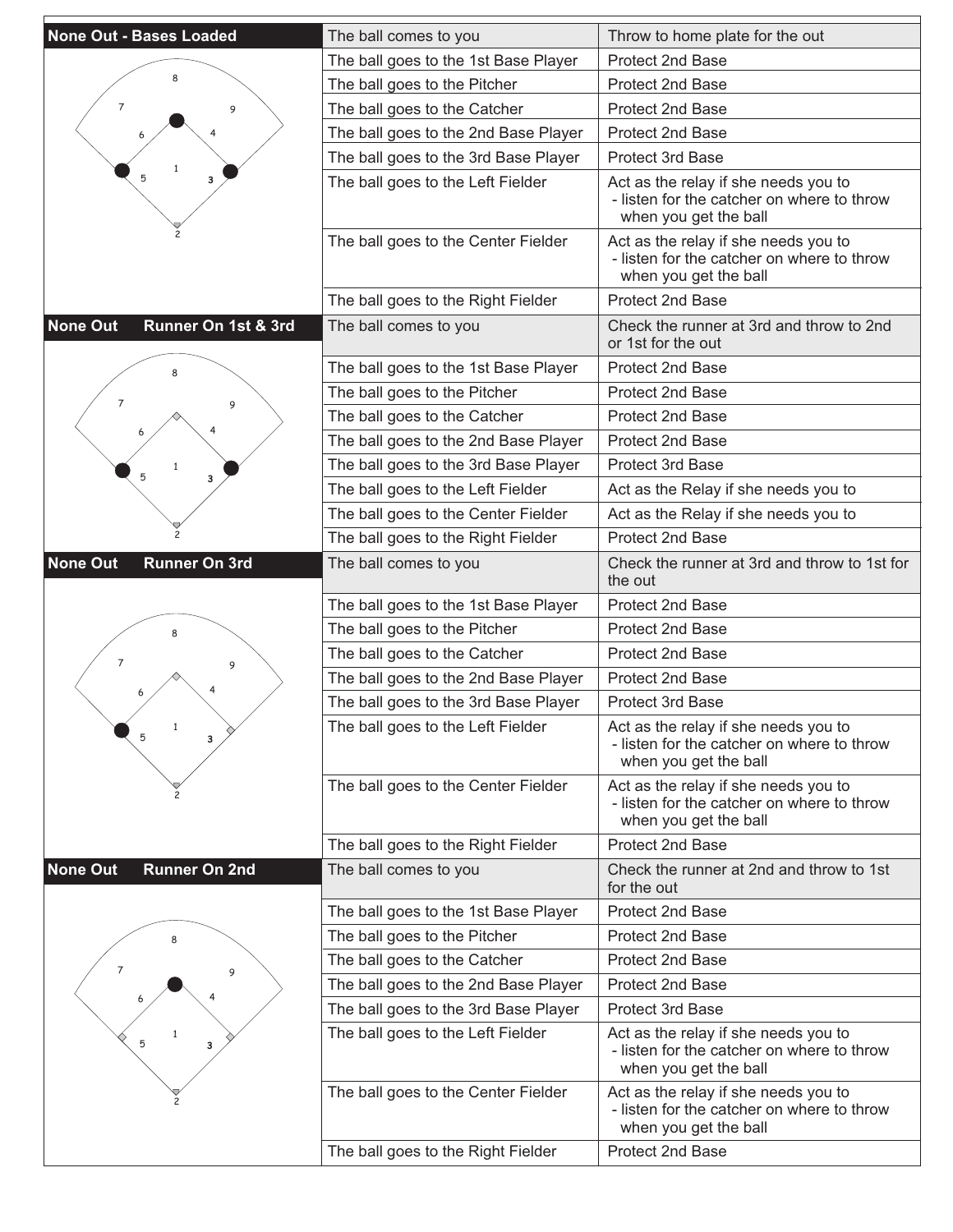| One Out - No Runners On Base   | The ball comes to you                                                     | Throw to 1st for the out                                                                                                        |
|--------------------------------|---------------------------------------------------------------------------|---------------------------------------------------------------------------------------------------------------------------------|
|                                | The ball goes to the 1st Base                                             | Protect 2nd Base                                                                                                                |
|                                | The ball goes to the Pitcher                                              | <b>Protect 2nd Base</b>                                                                                                         |
| 8                              | The ball goes to the Catcher                                              | Protect 2nd Base                                                                                                                |
| 7<br>9                         | The ball goes to the 2nd Base Player                                      | <b>Protect 2nd Base</b>                                                                                                         |
|                                | The ball goes to the 3rd Base Player                                      | <b>Protect 2nd Base</b>                                                                                                         |
| $\mathbf{1}$<br>5<br>з         | The ball goes to the Left Fielder                                         | Act as the relay if she needs you to<br>- listen for the catcher on where to throw<br>when you get the ball                     |
|                                | The ball goes to the Center Fielder                                       | Act as the relay if she needs you to<br>- listen for the catcher on where to throw<br>when you get the ball                     |
|                                | The ball goes to the Right Fielder                                        | Protect 2nd Base                                                                                                                |
| One Out - Runner On 1st        | The ball comes to you                                                     | Throw to 2nd if you can or 1st for the out                                                                                      |
|                                | The ball goes to the 1st Base Player                                      | Protect 2nd Base                                                                                                                |
|                                | The ball goes to the Pitcher                                              | <b>Protect 2nd Base</b>                                                                                                         |
|                                | The ball goes to the Catcher                                              | Protect 2nd Base                                                                                                                |
| 7<br>9                         | The ball goes to the 2nd Base Player                                      | <b>Protect 2nd Base</b>                                                                                                         |
|                                | The ball goes to the 3rd Base Player                                      | Protect 3rd Base                                                                                                                |
| $\mathbf{1}$<br>5<br>3         | The ball goes to the Left Fielder                                         | Act as the relay if she needs you to<br>- listen for the catcher on where to throw<br>when you get the ball                     |
|                                | The ball goes to the Center Fielder                                       | Act as the relay if she needs you to<br>- listen for the catcher on where to throw<br>when you get the ball                     |
|                                | The ball goes to the Right Fielder                                        | Protect 2nd Base                                                                                                                |
|                                |                                                                           |                                                                                                                                 |
| One Out - Runner On 1st & 2nd  | The ball comes to you                                                     | Throw to 3rd or 2nd or 1st for the out                                                                                          |
|                                | The ball goes to the 1st Base Player                                      | Get to 2nd for a potential throw                                                                                                |
|                                | The ball goes to the Pitcher                                              | Get to 2nd for a potential throw                                                                                                |
| 8                              | The ball goes to the Catcher                                              | Get to 2nd for a potential throw                                                                                                |
| $\overline{7}$<br>9            | The ball goes to the 2nd Base Player                                      | Get to 2nd for a potential throw                                                                                                |
|                                | The ball goes to the 3rd Base Player                                      | Get to 3rd for a potential throw                                                                                                |
| $\mathbf{1}$<br>5<br>3         | The ball goes to the Left Fielder                                         | Act as the relay if she needs you to<br>- listen for the catcher on where to throw<br>when you get the ball                     |
|                                | The ball goes to the Center Fielder                                       | Act as the relay if she needs you to<br>- listen for the catcher on where to throw<br>when you get the ball                     |
|                                | The ball goes to the Right Fielder                                        | Protect 2nd Base                                                                                                                |
| One Out - Runners On 2nd & 3rd | The ball comes to you                                                     | Check the runners and throw to 1st                                                                                              |
|                                | The ball goes to the 1st Base Player                                      | Protect 2nd Base                                                                                                                |
|                                | The ball goes to the Pitcher                                              | Protect 2nd Base                                                                                                                |
| 8                              | The ball goes to the Catcher                                              | Protect 2nd Base                                                                                                                |
| 7<br>9                         | The ball goes to the 2nd Base Player                                      | Protect 2nd Base                                                                                                                |
|                                | The ball goes to the 3rd Base Player                                      | <b>Protect 3rd Base</b>                                                                                                         |
| 5<br>3                         | The ball goes to the Left Fielder                                         | Act as the relay if she needs you to<br>- listen for the catcher on where to throw<br>when you get the ball                     |
|                                | The ball goes to the Center Fielder<br>The ball goes to the Right Fielder | Act as the relay if she needs you to<br>- listen for the catcher on where to throw<br>when you get the ball<br>Protect 2nd Base |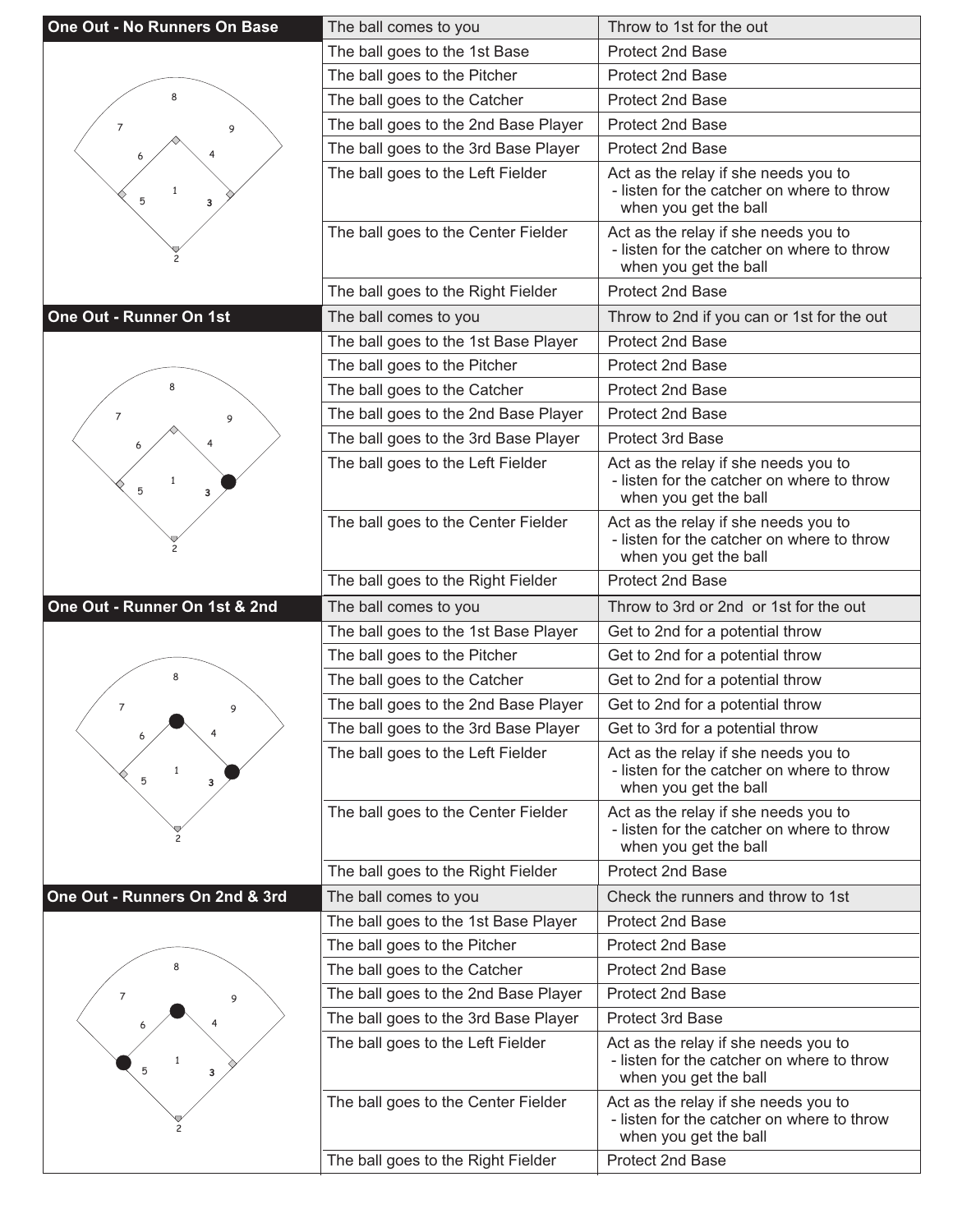| The ball goes to the 1st Base Player<br>Protect 2nd Base<br>The ball goes to the Pitcher<br>Protect 2nd Base<br>$\overline{7}$<br>Protect 2nd Base<br>The ball goes to the Catcher<br>9<br>The ball goes to the 2nd Base Player<br><b>Protect 2nd Base</b><br>The ball goes to the 3rd Base Player<br><b>Protect 3rd Base</b><br>5<br>The ball goes to the Left Fielder<br>Act as the relay if she needs you to<br>3<br>- listen for the catcher on where to throw<br>when you get the ball<br>The ball goes to the Center Fielder<br>Act as the relay if she needs you to<br>- listen for the catcher on where to throw<br>when you get the ball<br>Protect 2nd Base<br>The ball goes to the Right Fielder<br>Runner On 1st & 3rd<br>One Out<br>Check the runner at 3rd and throw to 2nd<br>The ball comes to you<br>or 1st for the out<br>The ball goes to the 1st Base Player<br><b>Protect 2nd Base</b><br>The ball goes to the Pitcher<br><b>Protect 2nd Base</b><br>$\overline{7}$<br>9<br>The ball goes to the Catcher<br>Protect 2nd Base<br>The ball goes to the 2nd Base Player<br>Protect 2nd Base<br>The ball goes to the 3rd Base Player<br><b>Protect 3rd Base</b><br>5<br>3<br>The ball goes to the Left Fielder<br>Act as the Relay if she needs you to<br>The ball goes to the Center Fielder<br>Act as the Relay if she needs you to<br>Protect 2nd Base<br>The ball goes to the Right Fielder<br>One Out<br><b>Runner On 3rd</b><br>Check the runner at 3rd and throw to 1st for<br>The ball comes to you<br>the out<br>The ball goes to the 1st Base Player<br><b>Protect 2nd Base</b><br>Protect 2nd Base<br>The ball goes to the Pitcher<br>The ball goes to the Catcher<br><b>Protect 2nd Base</b><br>7<br>9<br>The ball goes to the 2nd Base Player<br>Protect 2nd Base<br>The ball goes to the 3rd Base Player<br>Protect 3rd Base<br>The ball goes to the Left Fielder<br>Act as the relay if she needs you to<br>$\mathbf{1}$<br>5<br>3<br>- listen for the catcher on where to throw<br>when you get the ball<br>The ball goes to the Center Fielder<br>Act as the relay if she needs you to<br>- listen for the catcher on where to throw<br>when you get the ball<br>Protect 2nd Base<br>The ball goes to the Right Fielder<br>One Out<br><b>Runner On 2nd</b><br>The ball comes to you<br>Check the runner at 2nd and throw to 1st<br>for the out<br>Protect 2nd Base<br>The ball goes to the 1st Base Player<br>The ball goes to the Pitcher<br><b>Protect 2nd Base</b><br>The ball goes to the Catcher<br><b>Protect 2nd Base</b><br>7<br>9<br>The ball goes to the 2nd Base Player<br>Protect 2nd Base<br>The ball goes to the 3rd Base Player<br><b>Protect 3rd Base</b><br>The ball goes to the Left Fielder<br>Act as the relay if she needs you to<br>5<br>з<br>- listen for the catcher on where to throw<br>when you get the ball<br>The ball goes to the Center Fielder<br>Act as the relay if she needs you to<br>- listen for the catcher on where to throw<br>when you get the ball<br>Protect 2nd Base<br>The ball goes to the Right Fielder | <b>One Out - Bases Loaded</b> | The ball comes to you | Throw to home plate for the out |
|-------------------------------------------------------------------------------------------------------------------------------------------------------------------------------------------------------------------------------------------------------------------------------------------------------------------------------------------------------------------------------------------------------------------------------------------------------------------------------------------------------------------------------------------------------------------------------------------------------------------------------------------------------------------------------------------------------------------------------------------------------------------------------------------------------------------------------------------------------------------------------------------------------------------------------------------------------------------------------------------------------------------------------------------------------------------------------------------------------------------------------------------------------------------------------------------------------------------------------------------------------------------------------------------------------------------------------------------------------------------------------------------------------------------------------------------------------------------------------------------------------------------------------------------------------------------------------------------------------------------------------------------------------------------------------------------------------------------------------------------------------------------------------------------------------------------------------------------------------------------------------------------------------------------------------------------------------------------------------------------------------------------------------------------------------------------------------------------------------------------------------------------------------------------------------------------------------------------------------------------------------------------------------------------------------------------------------------------------------------------------------------------------------------------------------------------------------------------------------------------------------------------------------------------------------------------------------------------------------------------------------------------------------------------------------------------------------------------------------------------------------------------------------------------------------------------------------------------------------------------------------------------------------------------------------------------------------------------------------------------------------------------------------------------------------------------------------------------|-------------------------------|-----------------------|---------------------------------|
|                                                                                                                                                                                                                                                                                                                                                                                                                                                                                                                                                                                                                                                                                                                                                                                                                                                                                                                                                                                                                                                                                                                                                                                                                                                                                                                                                                                                                                                                                                                                                                                                                                                                                                                                                                                                                                                                                                                                                                                                                                                                                                                                                                                                                                                                                                                                                                                                                                                                                                                                                                                                                                                                                                                                                                                                                                                                                                                                                                                                                                                                                           |                               |                       |                                 |
|                                                                                                                                                                                                                                                                                                                                                                                                                                                                                                                                                                                                                                                                                                                                                                                                                                                                                                                                                                                                                                                                                                                                                                                                                                                                                                                                                                                                                                                                                                                                                                                                                                                                                                                                                                                                                                                                                                                                                                                                                                                                                                                                                                                                                                                                                                                                                                                                                                                                                                                                                                                                                                                                                                                                                                                                                                                                                                                                                                                                                                                                                           |                               |                       |                                 |
|                                                                                                                                                                                                                                                                                                                                                                                                                                                                                                                                                                                                                                                                                                                                                                                                                                                                                                                                                                                                                                                                                                                                                                                                                                                                                                                                                                                                                                                                                                                                                                                                                                                                                                                                                                                                                                                                                                                                                                                                                                                                                                                                                                                                                                                                                                                                                                                                                                                                                                                                                                                                                                                                                                                                                                                                                                                                                                                                                                                                                                                                                           |                               |                       |                                 |
|                                                                                                                                                                                                                                                                                                                                                                                                                                                                                                                                                                                                                                                                                                                                                                                                                                                                                                                                                                                                                                                                                                                                                                                                                                                                                                                                                                                                                                                                                                                                                                                                                                                                                                                                                                                                                                                                                                                                                                                                                                                                                                                                                                                                                                                                                                                                                                                                                                                                                                                                                                                                                                                                                                                                                                                                                                                                                                                                                                                                                                                                                           |                               |                       |                                 |
|                                                                                                                                                                                                                                                                                                                                                                                                                                                                                                                                                                                                                                                                                                                                                                                                                                                                                                                                                                                                                                                                                                                                                                                                                                                                                                                                                                                                                                                                                                                                                                                                                                                                                                                                                                                                                                                                                                                                                                                                                                                                                                                                                                                                                                                                                                                                                                                                                                                                                                                                                                                                                                                                                                                                                                                                                                                                                                                                                                                                                                                                                           |                               |                       |                                 |
|                                                                                                                                                                                                                                                                                                                                                                                                                                                                                                                                                                                                                                                                                                                                                                                                                                                                                                                                                                                                                                                                                                                                                                                                                                                                                                                                                                                                                                                                                                                                                                                                                                                                                                                                                                                                                                                                                                                                                                                                                                                                                                                                                                                                                                                                                                                                                                                                                                                                                                                                                                                                                                                                                                                                                                                                                                                                                                                                                                                                                                                                                           |                               |                       |                                 |
|                                                                                                                                                                                                                                                                                                                                                                                                                                                                                                                                                                                                                                                                                                                                                                                                                                                                                                                                                                                                                                                                                                                                                                                                                                                                                                                                                                                                                                                                                                                                                                                                                                                                                                                                                                                                                                                                                                                                                                                                                                                                                                                                                                                                                                                                                                                                                                                                                                                                                                                                                                                                                                                                                                                                                                                                                                                                                                                                                                                                                                                                                           |                               |                       |                                 |
|                                                                                                                                                                                                                                                                                                                                                                                                                                                                                                                                                                                                                                                                                                                                                                                                                                                                                                                                                                                                                                                                                                                                                                                                                                                                                                                                                                                                                                                                                                                                                                                                                                                                                                                                                                                                                                                                                                                                                                                                                                                                                                                                                                                                                                                                                                                                                                                                                                                                                                                                                                                                                                                                                                                                                                                                                                                                                                                                                                                                                                                                                           |                               |                       |                                 |
|                                                                                                                                                                                                                                                                                                                                                                                                                                                                                                                                                                                                                                                                                                                                                                                                                                                                                                                                                                                                                                                                                                                                                                                                                                                                                                                                                                                                                                                                                                                                                                                                                                                                                                                                                                                                                                                                                                                                                                                                                                                                                                                                                                                                                                                                                                                                                                                                                                                                                                                                                                                                                                                                                                                                                                                                                                                                                                                                                                                                                                                                                           |                               |                       |                                 |
|                                                                                                                                                                                                                                                                                                                                                                                                                                                                                                                                                                                                                                                                                                                                                                                                                                                                                                                                                                                                                                                                                                                                                                                                                                                                                                                                                                                                                                                                                                                                                                                                                                                                                                                                                                                                                                                                                                                                                                                                                                                                                                                                                                                                                                                                                                                                                                                                                                                                                                                                                                                                                                                                                                                                                                                                                                                                                                                                                                                                                                                                                           |                               |                       |                                 |
|                                                                                                                                                                                                                                                                                                                                                                                                                                                                                                                                                                                                                                                                                                                                                                                                                                                                                                                                                                                                                                                                                                                                                                                                                                                                                                                                                                                                                                                                                                                                                                                                                                                                                                                                                                                                                                                                                                                                                                                                                                                                                                                                                                                                                                                                                                                                                                                                                                                                                                                                                                                                                                                                                                                                                                                                                                                                                                                                                                                                                                                                                           |                               |                       |                                 |
|                                                                                                                                                                                                                                                                                                                                                                                                                                                                                                                                                                                                                                                                                                                                                                                                                                                                                                                                                                                                                                                                                                                                                                                                                                                                                                                                                                                                                                                                                                                                                                                                                                                                                                                                                                                                                                                                                                                                                                                                                                                                                                                                                                                                                                                                                                                                                                                                                                                                                                                                                                                                                                                                                                                                                                                                                                                                                                                                                                                                                                                                                           |                               |                       |                                 |
|                                                                                                                                                                                                                                                                                                                                                                                                                                                                                                                                                                                                                                                                                                                                                                                                                                                                                                                                                                                                                                                                                                                                                                                                                                                                                                                                                                                                                                                                                                                                                                                                                                                                                                                                                                                                                                                                                                                                                                                                                                                                                                                                                                                                                                                                                                                                                                                                                                                                                                                                                                                                                                                                                                                                                                                                                                                                                                                                                                                                                                                                                           |                               |                       |                                 |
|                                                                                                                                                                                                                                                                                                                                                                                                                                                                                                                                                                                                                                                                                                                                                                                                                                                                                                                                                                                                                                                                                                                                                                                                                                                                                                                                                                                                                                                                                                                                                                                                                                                                                                                                                                                                                                                                                                                                                                                                                                                                                                                                                                                                                                                                                                                                                                                                                                                                                                                                                                                                                                                                                                                                                                                                                                                                                                                                                                                                                                                                                           |                               |                       |                                 |
|                                                                                                                                                                                                                                                                                                                                                                                                                                                                                                                                                                                                                                                                                                                                                                                                                                                                                                                                                                                                                                                                                                                                                                                                                                                                                                                                                                                                                                                                                                                                                                                                                                                                                                                                                                                                                                                                                                                                                                                                                                                                                                                                                                                                                                                                                                                                                                                                                                                                                                                                                                                                                                                                                                                                                                                                                                                                                                                                                                                                                                                                                           |                               |                       |                                 |
|                                                                                                                                                                                                                                                                                                                                                                                                                                                                                                                                                                                                                                                                                                                                                                                                                                                                                                                                                                                                                                                                                                                                                                                                                                                                                                                                                                                                                                                                                                                                                                                                                                                                                                                                                                                                                                                                                                                                                                                                                                                                                                                                                                                                                                                                                                                                                                                                                                                                                                                                                                                                                                                                                                                                                                                                                                                                                                                                                                                                                                                                                           |                               |                       |                                 |
|                                                                                                                                                                                                                                                                                                                                                                                                                                                                                                                                                                                                                                                                                                                                                                                                                                                                                                                                                                                                                                                                                                                                                                                                                                                                                                                                                                                                                                                                                                                                                                                                                                                                                                                                                                                                                                                                                                                                                                                                                                                                                                                                                                                                                                                                                                                                                                                                                                                                                                                                                                                                                                                                                                                                                                                                                                                                                                                                                                                                                                                                                           |                               |                       |                                 |
|                                                                                                                                                                                                                                                                                                                                                                                                                                                                                                                                                                                                                                                                                                                                                                                                                                                                                                                                                                                                                                                                                                                                                                                                                                                                                                                                                                                                                                                                                                                                                                                                                                                                                                                                                                                                                                                                                                                                                                                                                                                                                                                                                                                                                                                                                                                                                                                                                                                                                                                                                                                                                                                                                                                                                                                                                                                                                                                                                                                                                                                                                           |                               |                       |                                 |
|                                                                                                                                                                                                                                                                                                                                                                                                                                                                                                                                                                                                                                                                                                                                                                                                                                                                                                                                                                                                                                                                                                                                                                                                                                                                                                                                                                                                                                                                                                                                                                                                                                                                                                                                                                                                                                                                                                                                                                                                                                                                                                                                                                                                                                                                                                                                                                                                                                                                                                                                                                                                                                                                                                                                                                                                                                                                                                                                                                                                                                                                                           |                               |                       |                                 |
|                                                                                                                                                                                                                                                                                                                                                                                                                                                                                                                                                                                                                                                                                                                                                                                                                                                                                                                                                                                                                                                                                                                                                                                                                                                                                                                                                                                                                                                                                                                                                                                                                                                                                                                                                                                                                                                                                                                                                                                                                                                                                                                                                                                                                                                                                                                                                                                                                                                                                                                                                                                                                                                                                                                                                                                                                                                                                                                                                                                                                                                                                           |                               |                       |                                 |
|                                                                                                                                                                                                                                                                                                                                                                                                                                                                                                                                                                                                                                                                                                                                                                                                                                                                                                                                                                                                                                                                                                                                                                                                                                                                                                                                                                                                                                                                                                                                                                                                                                                                                                                                                                                                                                                                                                                                                                                                                                                                                                                                                                                                                                                                                                                                                                                                                                                                                                                                                                                                                                                                                                                                                                                                                                                                                                                                                                                                                                                                                           |                               |                       |                                 |
|                                                                                                                                                                                                                                                                                                                                                                                                                                                                                                                                                                                                                                                                                                                                                                                                                                                                                                                                                                                                                                                                                                                                                                                                                                                                                                                                                                                                                                                                                                                                                                                                                                                                                                                                                                                                                                                                                                                                                                                                                                                                                                                                                                                                                                                                                                                                                                                                                                                                                                                                                                                                                                                                                                                                                                                                                                                                                                                                                                                                                                                                                           |                               |                       |                                 |
|                                                                                                                                                                                                                                                                                                                                                                                                                                                                                                                                                                                                                                                                                                                                                                                                                                                                                                                                                                                                                                                                                                                                                                                                                                                                                                                                                                                                                                                                                                                                                                                                                                                                                                                                                                                                                                                                                                                                                                                                                                                                                                                                                                                                                                                                                                                                                                                                                                                                                                                                                                                                                                                                                                                                                                                                                                                                                                                                                                                                                                                                                           |                               |                       |                                 |
|                                                                                                                                                                                                                                                                                                                                                                                                                                                                                                                                                                                                                                                                                                                                                                                                                                                                                                                                                                                                                                                                                                                                                                                                                                                                                                                                                                                                                                                                                                                                                                                                                                                                                                                                                                                                                                                                                                                                                                                                                                                                                                                                                                                                                                                                                                                                                                                                                                                                                                                                                                                                                                                                                                                                                                                                                                                                                                                                                                                                                                                                                           |                               |                       |                                 |
|                                                                                                                                                                                                                                                                                                                                                                                                                                                                                                                                                                                                                                                                                                                                                                                                                                                                                                                                                                                                                                                                                                                                                                                                                                                                                                                                                                                                                                                                                                                                                                                                                                                                                                                                                                                                                                                                                                                                                                                                                                                                                                                                                                                                                                                                                                                                                                                                                                                                                                                                                                                                                                                                                                                                                                                                                                                                                                                                                                                                                                                                                           |                               |                       |                                 |
|                                                                                                                                                                                                                                                                                                                                                                                                                                                                                                                                                                                                                                                                                                                                                                                                                                                                                                                                                                                                                                                                                                                                                                                                                                                                                                                                                                                                                                                                                                                                                                                                                                                                                                                                                                                                                                                                                                                                                                                                                                                                                                                                                                                                                                                                                                                                                                                                                                                                                                                                                                                                                                                                                                                                                                                                                                                                                                                                                                                                                                                                                           |                               |                       |                                 |
|                                                                                                                                                                                                                                                                                                                                                                                                                                                                                                                                                                                                                                                                                                                                                                                                                                                                                                                                                                                                                                                                                                                                                                                                                                                                                                                                                                                                                                                                                                                                                                                                                                                                                                                                                                                                                                                                                                                                                                                                                                                                                                                                                                                                                                                                                                                                                                                                                                                                                                                                                                                                                                                                                                                                                                                                                                                                                                                                                                                                                                                                                           |                               |                       |                                 |
|                                                                                                                                                                                                                                                                                                                                                                                                                                                                                                                                                                                                                                                                                                                                                                                                                                                                                                                                                                                                                                                                                                                                                                                                                                                                                                                                                                                                                                                                                                                                                                                                                                                                                                                                                                                                                                                                                                                                                                                                                                                                                                                                                                                                                                                                                                                                                                                                                                                                                                                                                                                                                                                                                                                                                                                                                                                                                                                                                                                                                                                                                           |                               |                       |                                 |
|                                                                                                                                                                                                                                                                                                                                                                                                                                                                                                                                                                                                                                                                                                                                                                                                                                                                                                                                                                                                                                                                                                                                                                                                                                                                                                                                                                                                                                                                                                                                                                                                                                                                                                                                                                                                                                                                                                                                                                                                                                                                                                                                                                                                                                                                                                                                                                                                                                                                                                                                                                                                                                                                                                                                                                                                                                                                                                                                                                                                                                                                                           |                               |                       |                                 |
|                                                                                                                                                                                                                                                                                                                                                                                                                                                                                                                                                                                                                                                                                                                                                                                                                                                                                                                                                                                                                                                                                                                                                                                                                                                                                                                                                                                                                                                                                                                                                                                                                                                                                                                                                                                                                                                                                                                                                                                                                                                                                                                                                                                                                                                                                                                                                                                                                                                                                                                                                                                                                                                                                                                                                                                                                                                                                                                                                                                                                                                                                           |                               |                       |                                 |
|                                                                                                                                                                                                                                                                                                                                                                                                                                                                                                                                                                                                                                                                                                                                                                                                                                                                                                                                                                                                                                                                                                                                                                                                                                                                                                                                                                                                                                                                                                                                                                                                                                                                                                                                                                                                                                                                                                                                                                                                                                                                                                                                                                                                                                                                                                                                                                                                                                                                                                                                                                                                                                                                                                                                                                                                                                                                                                                                                                                                                                                                                           |                               |                       |                                 |
|                                                                                                                                                                                                                                                                                                                                                                                                                                                                                                                                                                                                                                                                                                                                                                                                                                                                                                                                                                                                                                                                                                                                                                                                                                                                                                                                                                                                                                                                                                                                                                                                                                                                                                                                                                                                                                                                                                                                                                                                                                                                                                                                                                                                                                                                                                                                                                                                                                                                                                                                                                                                                                                                                                                                                                                                                                                                                                                                                                                                                                                                                           |                               |                       |                                 |
|                                                                                                                                                                                                                                                                                                                                                                                                                                                                                                                                                                                                                                                                                                                                                                                                                                                                                                                                                                                                                                                                                                                                                                                                                                                                                                                                                                                                                                                                                                                                                                                                                                                                                                                                                                                                                                                                                                                                                                                                                                                                                                                                                                                                                                                                                                                                                                                                                                                                                                                                                                                                                                                                                                                                                                                                                                                                                                                                                                                                                                                                                           |                               |                       |                                 |
|                                                                                                                                                                                                                                                                                                                                                                                                                                                                                                                                                                                                                                                                                                                                                                                                                                                                                                                                                                                                                                                                                                                                                                                                                                                                                                                                                                                                                                                                                                                                                                                                                                                                                                                                                                                                                                                                                                                                                                                                                                                                                                                                                                                                                                                                                                                                                                                                                                                                                                                                                                                                                                                                                                                                                                                                                                                                                                                                                                                                                                                                                           |                               |                       |                                 |
|                                                                                                                                                                                                                                                                                                                                                                                                                                                                                                                                                                                                                                                                                                                                                                                                                                                                                                                                                                                                                                                                                                                                                                                                                                                                                                                                                                                                                                                                                                                                                                                                                                                                                                                                                                                                                                                                                                                                                                                                                                                                                                                                                                                                                                                                                                                                                                                                                                                                                                                                                                                                                                                                                                                                                                                                                                                                                                                                                                                                                                                                                           |                               |                       |                                 |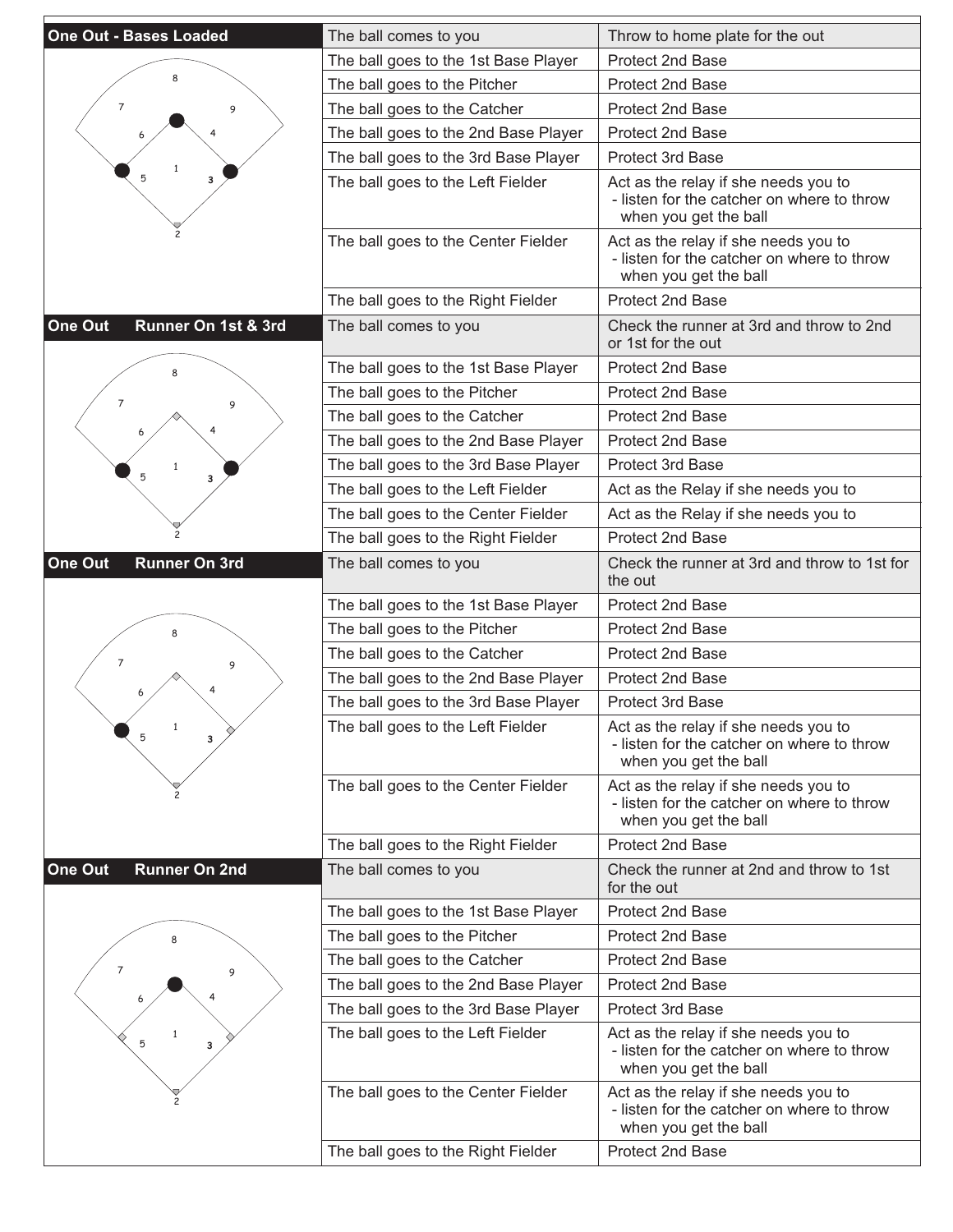| Two Out - No Runners On Base   | The ball comes to you                | Throw to 1st for the out                                                                                                        |
|--------------------------------|--------------------------------------|---------------------------------------------------------------------------------------------------------------------------------|
|                                | The ball goes to the 1st Base        | Protect 2nd Base                                                                                                                |
|                                | The ball goes to the Pitcher         | <b>Protect 2nd Base</b>                                                                                                         |
| 8                              | The ball goes to the Catcher         | Protect 2nd Base                                                                                                                |
| 7<br>9                         | The ball goes to the 2nd Base Player | <b>Protect 2nd Base</b>                                                                                                         |
|                                | The ball goes to the 3rd Base Player | <b>Protect 2nd Base</b>                                                                                                         |
| $\mathbf{1}$<br>5<br>з         | The ball goes to the Left Fielder    | Act as the relay if she needs you to<br>- listen for the catcher on where to throw<br>when you get the ball                     |
|                                | The ball goes to the Center Fielder  | Act as the relay if she needs you to<br>- listen for the catcher on where to throw<br>when you get the ball                     |
|                                | The ball goes to the Right Fielder   | Protect 2nd Base                                                                                                                |
| Two Out - Runner On 1st        | The ball comes to you                | Throw to 2nd or 1st for the out                                                                                                 |
|                                | The ball goes to the 1st Base Player | Protect 2nd Base                                                                                                                |
|                                | The ball goes to the Pitcher         | <b>Protect 2nd Base</b>                                                                                                         |
|                                | The ball goes to the Catcher         | Protect 2nd Base                                                                                                                |
| 7<br>9                         | The ball goes to the 2nd Base Player | <b>Protect 2nd Base</b>                                                                                                         |
|                                | The ball goes to the 3rd Base Player | Protect 3rd Base                                                                                                                |
| $\mathbf{1}$<br>5<br>3         | The ball goes to the Left Fielder    | Act as the relay if she needs you to<br>- listen for the catcher on where to throw<br>when you get the ball                     |
|                                | The ball goes to the Center Fielder  | Act as the relay if she needs you to<br>- listen for the catcher on where to throw<br>when you get the ball                     |
|                                | The ball goes to the Right Fielder   | Protect 2nd Base                                                                                                                |
|                                |                                      |                                                                                                                                 |
| Two Out - Runner On 1st & 2nd  | The ball comes to you                | Throw to 3rd, 2nd or 1st for the out                                                                                            |
|                                | The ball goes to the 1st Base Player | Get to 2nd for a potential throw                                                                                                |
|                                | The ball goes to the Pitcher         | Get to 2nd for a potential throw                                                                                                |
| 8                              | The ball goes to the Catcher         | Get to 2nd for a potential throw                                                                                                |
| $\overline{7}$<br>9            | The ball goes to the 2nd Base Player | Get to 2nd for a potential throw                                                                                                |
|                                | The ball goes to the 3rd Base Player | Get to 3rd for a potential throw                                                                                                |
| $\mathbf{1}$<br>5<br>3         | The ball goes to the Left Fielder    | Act as the relay if she needs you to<br>- listen for the catcher on where to throw<br>when you get the ball                     |
|                                | The ball goes to the Center Fielder  | Act as the relay if she needs you to<br>- listen for the catcher on where to throw<br>when you get the ball                     |
|                                | The ball goes to the Right Fielder   | Protect 2nd Base                                                                                                                |
| Two Out - Runners On 2nd & 3rd | The ball comes to you                | Throw to 1st                                                                                                                    |
|                                | The ball goes to the 1st Base Player | Protect 2nd Base                                                                                                                |
|                                | The ball goes to the Pitcher         | Protect 2nd Base                                                                                                                |
| 8                              | The ball goes to the Catcher         | Protect 2nd Base                                                                                                                |
| 7<br>9                         | The ball goes to the 2nd Base Player | Protect 2nd Base                                                                                                                |
|                                | The ball goes to the 3rd Base Player | <b>Protect 3rd Base</b>                                                                                                         |
| 5<br>3                         | The ball goes to the Left Fielder    | Act as the relay if she needs you to<br>- listen for the catcher on where to throw<br>when you get the ball                     |
|                                | The ball goes to the Center Fielder  | Act as the relay if she needs you to<br>- listen for the catcher on where to throw<br>when you get the ball<br>Protect 2nd Base |